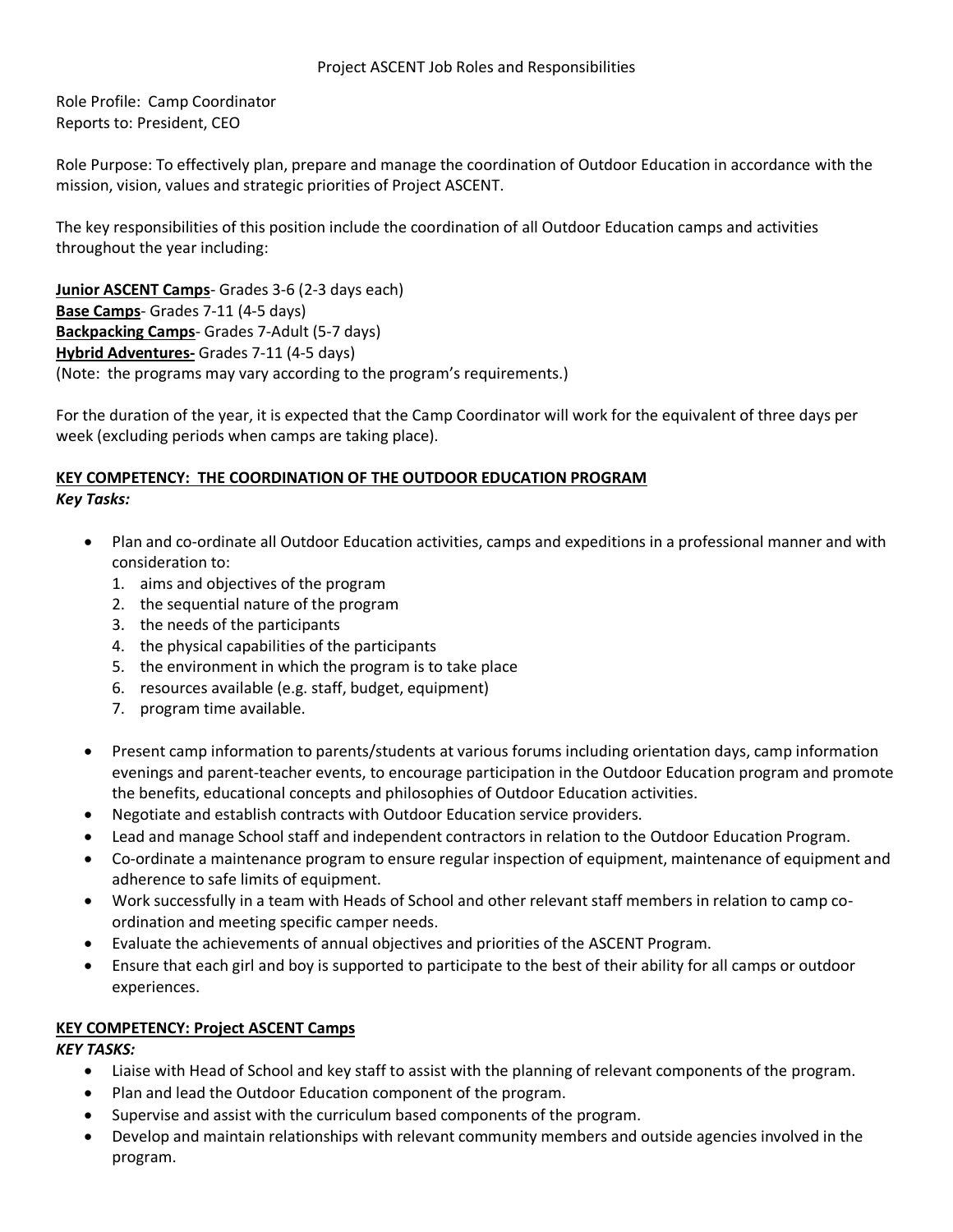- Facilitate logistics transport, budget, documentation and communication, staffing and induction.
- Ensure the Project ASCENT facilities and equipment is maintained to the highest standards.

#### *KEY AREA: ACADEMIC CARE*

- Actively promote and support the Program's values of Appreciation Education, A Courageous Self, Respectful Relationships and Responsible Citizenship.
- Play a key role in responding to parent and student complaints and grievances by facilitating resolutions in a professional, fair, timely and sensitive manner.

## *KEY AREA: ADMINISTRATION*

- Undertake, coordinate and continuously improve administrative functions to ensure a high level of departmental efficiency and effectiveness.
- Management of department resources and equipment.
- Participate in Professional Development to review and consider improvements to the Outdoor Education Program.
- Prepare, manage and monitor a recurrent budget in a cost effective manner.
- Prepare reports, as required by the Principal, including an annual report.
- Participate in relevant School committees.
- Demonstrate a flexible approach to role by undertaking other tasks to support all of the above.

## *KEY AREA: STAFF RELATIONSHIPS*

- Promote and ensure high professional standards and conduct.
- Foster a vibrant, engaging and caring workplace and to facilitate a positive working environment by developing a team approach to work, ensuring open communication, transparent and effective decision making and collaborative practices.
- Engage with and demonstrate leadership in relation to the School's strategic direction, School Values, programs and initiatives.
- To be a visible participant in School activities and events.
- Support staff in a variety of departments to implement outdoor programs to complement their classroom practice.

## *KEY RESULT AREA: DUTY OF CARE*

- Manage all risks relating to Outdoor Education camps and activities including:
	- 1. Risk Management assessments
	- 2. following the Wilderness Camps and excursion policies
	- 3. awareness of industry standards and guidelines for activities o appropriate program objectives
	- 4. legal issues and responsibilities
	- 5. parent letters and medical/consent forms
	- 6. safety briefings
	- 7. activity equipment checks
	- 8. ensuring adequate first aid/emergency equipment.
- Manage activity and program safety and the well-being of all persons involved this includes physical, mental, social and cultural well-being of all participants.
- Manage required reporting of camp planning and staff/student ratios for all Outdoor Education camps and activities to appropriate ASCENT administration.
- Ensure adequate training, skills and qualifications of Outdoor Education instructors and group leaders involved in Outdoor Education camps and activities.
- Maintain and promote the principles of Work, Health and Safety (WHS) within the WHS Act (SA) 2012.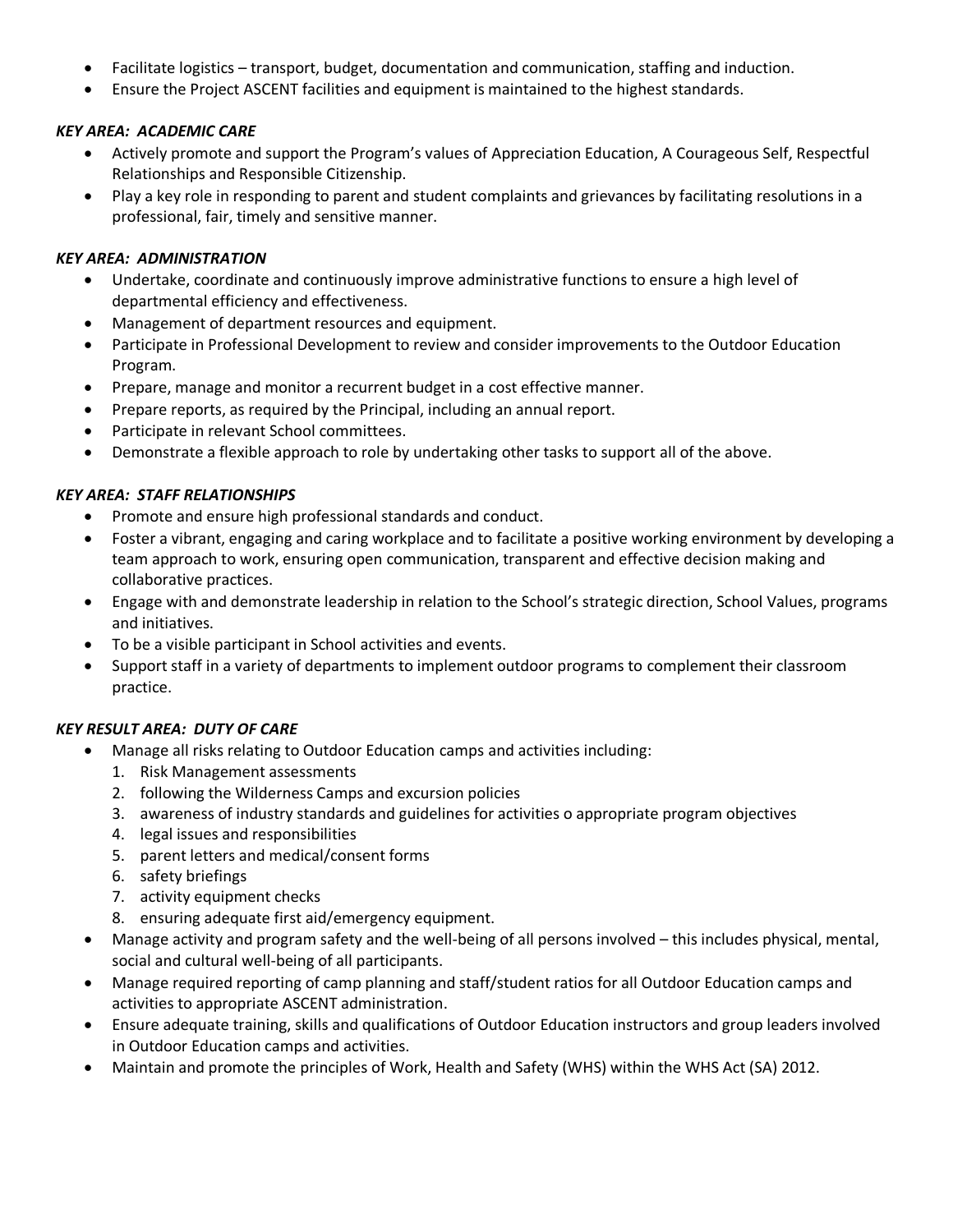#### **SELECTION CRITERIA:**

# *Qualifications:*

## **Essential**

- A Bachelor of Education or a degree qualification supported by a Post Graduate Diploma of Education.
- Current Wilderness First Aid or higher.
- Clean Driving Record/Background Check.
- At least 2 Specific activity-related instructor qualifications and/or experience (e.g. kayaking, canoeing, rock climbing, bushwalking, cycling, snorkeling etc.) depending on personal area(s) of specialization.

## **Desirable**

• Postgraduate training in management, administration or other relevant area.

## *Experience:*

## **Essential**

- Experience with safety and health related issues and response to potential emergency situations in a base-camp and wilderness environments.
- Experience with risk-assessment and management for program activities.
- Experience instructing specific Outdoor Education activities depending on area of specialization/personal competence.
- Experience leading and facilitating groups in Outdoor Education programs.
- Demonstrated experience with Outdoor Education activity equipment selection and use.

## **Desirable**

- Personal knowledge of and experiences in local environments.
- Additional experience indicative of a wider experience of society, cultures, or the international community.

## **Skills/Attributes:**

## **Essential**

- Ability and willingness to uphold and role model the School Values.
- Leadership skills, initiative and drive.
- Outdoor Education management skills including:
	- 1. high level of organization skills
	- 2. ability to solve problems and make decisions in extreme conditions
	- 3. judgement in the outdoors/wilderness environments
	- 4. high level interpersonal and conflict resolution skills.
- Ability to integrate Information and Communication Technology skills into the teaching/learning program.
- Budget preparation and management skills
- Equipment maintenance skills
- Excellent understanding of the current pedagogy.
- Ability to maintain and develop professional and positive parent relations.
- Ability to work independently and collaboratively as a member of a team.
- Willingness and ability to coordinate and take part in Extra Curricular activities.
- The ability to work across Grades 3-12.